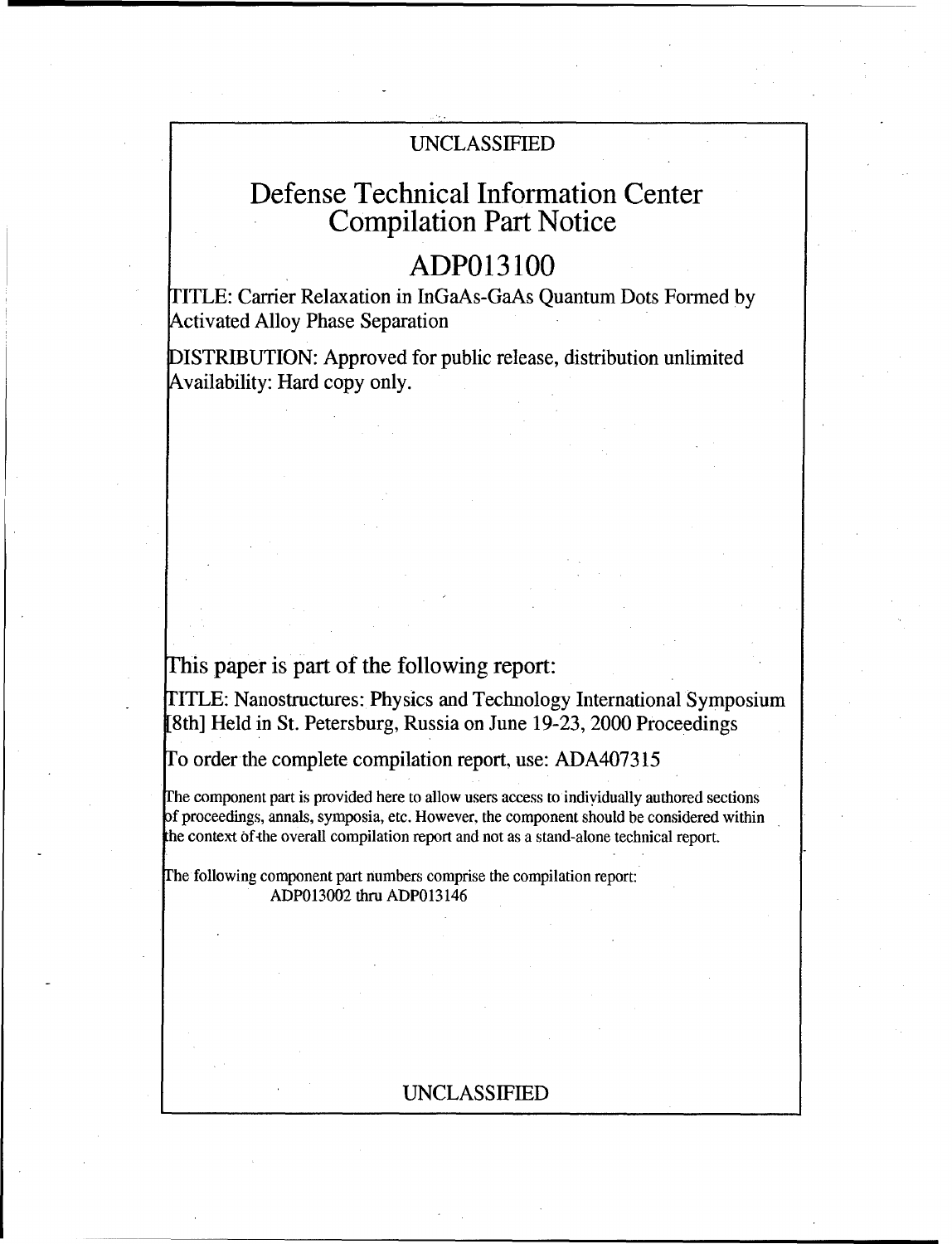8th Int. Symp, "Nanostructures: Physics and Technology" **QWR/QD.06** St Petersburg, Russia, June 19-23, 2000 © 2000 loffe Institute

### Carrier relaxation in InGaAs-GaAs quantum dots formed **by** activated alloy phase separation

*M. V. Maximov†, A. F. Tsatsul'nikov†, A. E. Zhukov†, N. A. Maleev†,* 

V. M. Ustinov†, Zh. I. Alferov†, N. N. Ledentsov†‡, D. Bimberg‡, T. Maka§ and C. M. Sotomayor Torres§

t loffe Physico-Technical Institute, St Petersburg, Russia

 $\ddagger$  Institut für Festkörperphysik, Technische Universität Berlin,

D-10623 Berlin, Germany

**§** Institute of Materials Science and Dept. of Electrical Engineering,

University of Wuppertal, Gauss-Strasse 20,42097 Wuppertal, Germany

Abstract. Structures with InGaAs-GaAs quantum dots (QDs) formed by activated alloy phase separation have been studied by resonant photoluminescence. Near resonant PL at 20 K reveals a series of broad phonon replicas. This linewidth is explained by multiphonon relaxation processes involving LO phonons in the QDs, the wetting layer, interface, and GaAs as well as by additional scattering by acoustic phonons. The complex distribution of InGaAs in QDs formed by activated alloy phase separation is believed to cause a dispersion of QD phonon energies and to lead to a further broadening of phonon lines. For the sample with high QD confinement energy the photoluminescence lineshape depends on the excitation wavelength for near resonant excitation even at room temperature, which suggests a non-Fermi carrier distribution in the QD array.

#### Introduction

Carrier relaxation in quantum dots (QDs) has attracted much interest in recent years and been studied by different groups using resonant photoluminescence (PL) and PL excitation (PLE) spectroscopy  $[1-5]$ . Multi-phonon relaxation mechanisms  $[1, 2]$  as well as excited state absorption [3, 4] have been controversially proposed to explain PLE spectra of QD structures. In general, the relaxation processes are influenced by inhomogeneous broadening of QD array and competition between radiative and non-radiative recombination. Thus, prevalence of a concrete relaxation mechanism may depend on the parameters of a particular QD array. In Ref. *[5]* it has been shown that peaks due to excited state absorption as well as multiple LO resonance can be registered in the same PLE spectrum.

#### 1. Experiment

InGaAs QDs were formed using the approach we refer to as Activated Alloy Phase Separation. In this growth approach a sheet of small Stranski-Krastanow islands was formed by depositing 2.1–2.7 ML of InAs and then overgrown by a 4–8 nm layer of  $In_xGa_{1-x-y}Al_yAs$  $(x = 0.10 - 0.16, y = 0.0 - 0.15)$ . During the overgrowth, the strain field induced by each island causes migration of In atoms from the InGaAlAs alloy toward the islands leading to an increase in their size (Fig. **1).** Details of the QDs growth as well as the structural and optical properties of these QDs have been described elsewhere [6-7]. A remarkable feature of QDs formed by the activated alloy phase separation is that their size and correspondingly confinement energies of the exciton in the ground state with respect to InGa(AI)As alloy and wetting layer can be tuned in a wide region 240-400 meV depending on the growth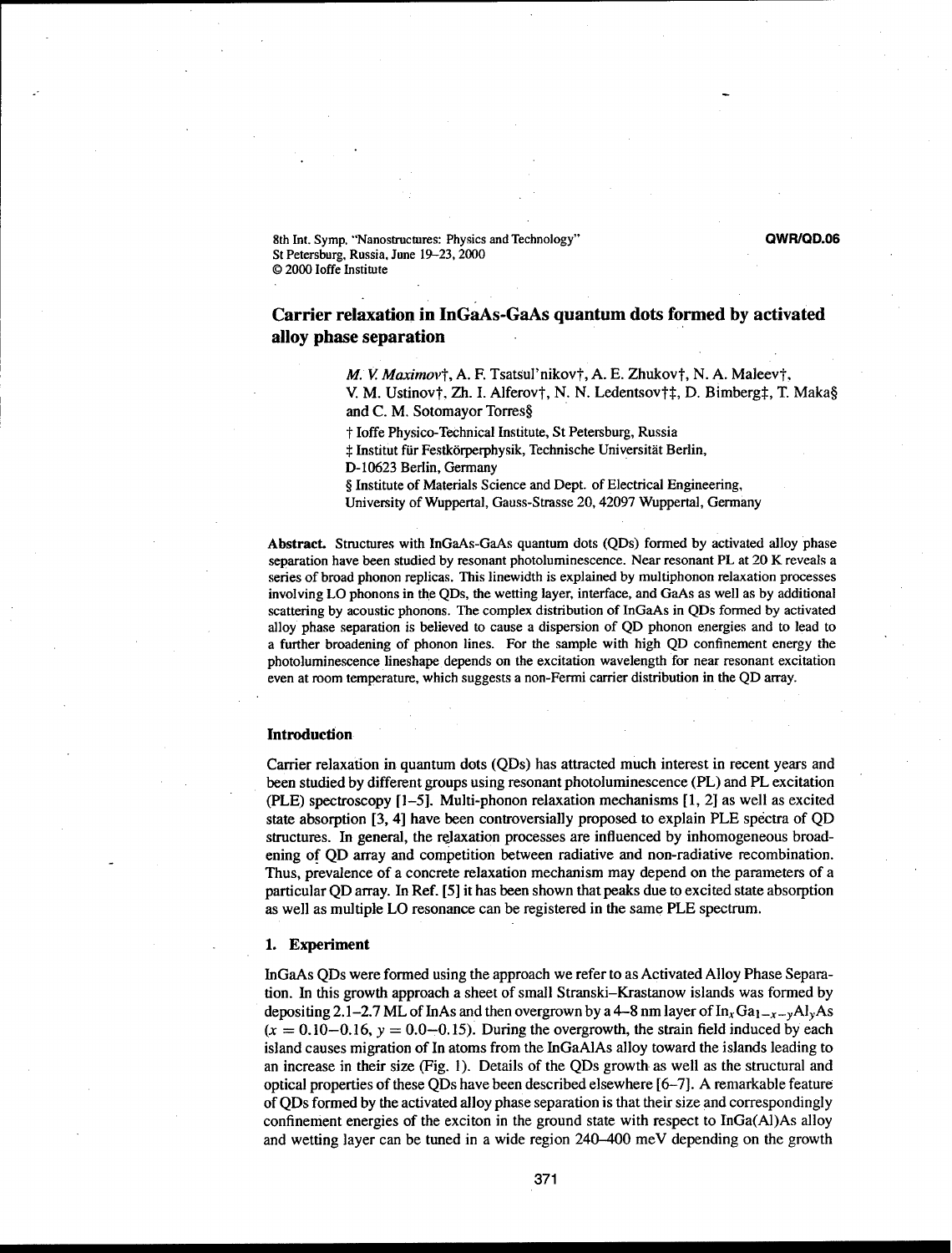#### 372 Quantum Wires and Quantum Dots

| Number | Initial islands Overgrowth |                                                                   | OD sizet          | PL maximum<br>(300 K) |
|--------|----------------------------|-------------------------------------------------------------------|-------------------|-----------------------|
| OD1    |                            | 2.1 ML InAs $4 \text{ nm}$ In <sub>0.1</sub> Ga <sub>0.9</sub> As | $12.5 \text{ nm}$ | $1.1 \text{ eV}$      |
| OD2    |                            | 2.5 ML InAs 5.5 nm $In_{0.13}Ga_{0.87}As$                         | $15.5 \text{ nm}$ | $0.95$ eV             |
| OD3    | 2.5 ML InAs                | 8 nm In <sub>0.15</sub> Ga <sub>0.7</sub> Al <sub>0.15</sub> As   | $17.5 \text{ nm}$ | 0.958 eV              |
|        |                            | † As determined by Transmission Electron Microscopy.              |                   |                       |
|        | $\left(1\right)$           | InA.                                                              |                   |                       |
|        | GaAs                       |                                                                   |                   |                       |
|        | (2)                        | $\text{Al}_y \text{In}_x \text{Ga}_{1-y-x} \text{As}$             |                   |                       |
|        | In                         | ın                                                                |                   |                       |

Table **1.**

GaAs Fig. 1. A schematic diagram illustrating the Activated Alloy Phase Separation.

GaAs (3) GaAs

parameters [6-7]. In this paper we study three samples which we refer to as QDI-QD3. The growth parameters for the samples are presented in Table 1.

The photoluminescence (PL) was excited by an  $Ar^+$  or Ti-sapphire laser (100 W/cm<sup>2</sup>) and dispersed by a double-pass monochromator fitted with a Ge photodetector. The wavelength of the Ti-sapphire laser could be tuned in the region 900-1050 nm.

#### 2. Results and discussion

To investigate the relaxation mechanisms in QDs we performed resonant PL studies using a Ti-sapphire laser. Figure 2 shows the resonant PL spectra for the structure QD2 at 10 K. When the energy of exciting photon is close to or above the InGaAs quantum well continuum energy, the shape of the PL spectrum depends only weakly on the excitation wavelength (Fig. 2(b)). By contrast, when the energy of exciting photon approaches the energy of the QD ground state transition (within **100-150** meV range) the shape of the PL spectrum changes and begins to depend significantly on the excitation wavelength. A set of equally-spaced peaks appears in the PL spectrum (Fig. 2(a)). The peaks are separated by a multiple of InAs- and GaAs-related LO-phonons with energies around 31 and 37 meV, respectively, and therefore we attribute the origin of these peaks to a multiple phonon relaxation mechanism. These resonant PL results are in an agreement with our previous PL excitation studies using lamp excitation [6-7].

In spite of the narrow spectral width of the excitation source and high resolution of the detection system, no sharp features were resolved for 2LO and **3LO** replica for the sample QD2 pointing to an additional intrinsic broadening mechanism. Several reasons can account for the broadening of phonon lines. The first reason is a contribution of different phonons [2] including those from the InAs wetting layer (29.6 meV), InAs QD phonons (31.9 meV), interface phonons (35.0 meV) and GaAs phonons (36.6 meV). The scattering by acoustic phonons can also contribute to the broadening of phonon replicas. Taking into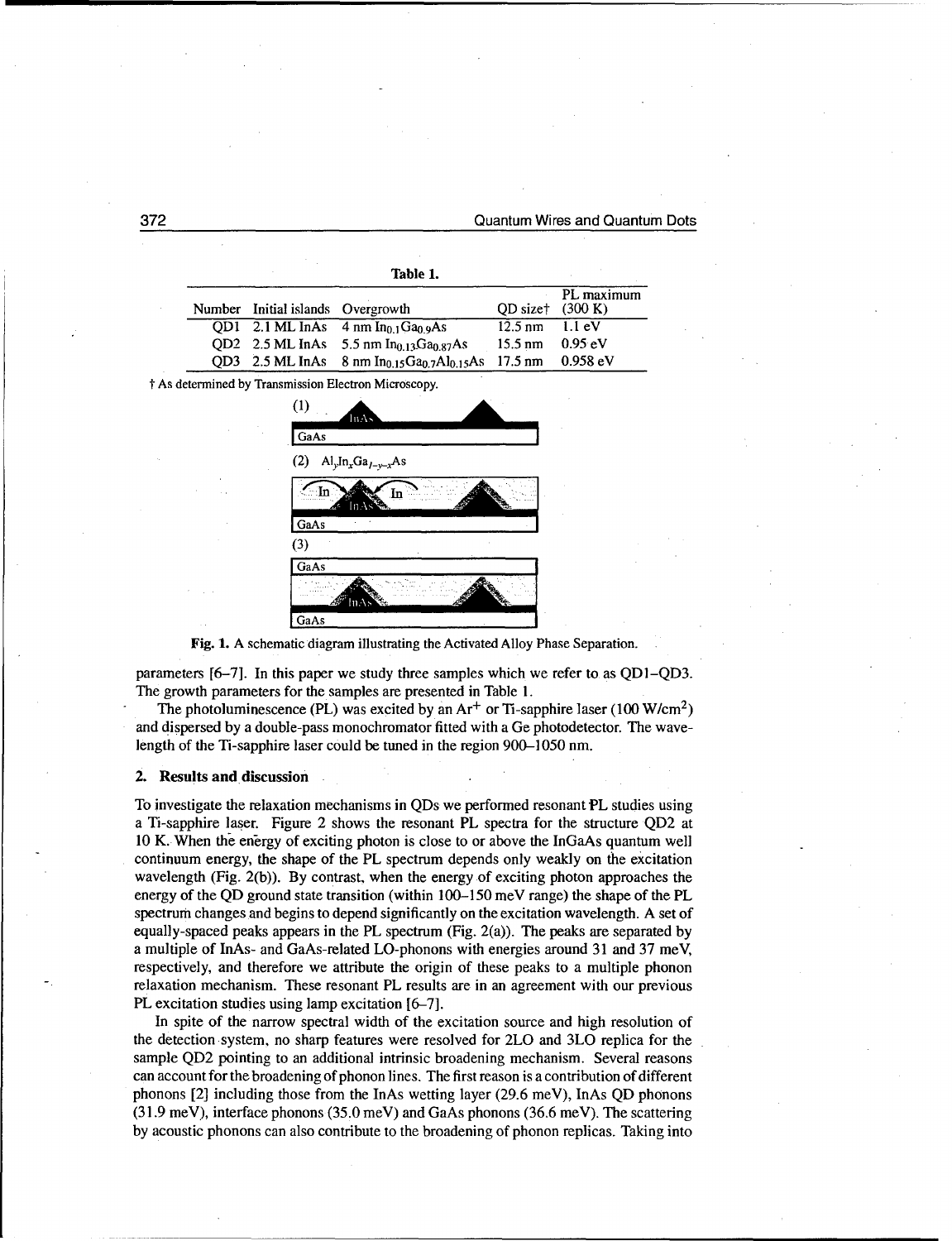





Fig. 2. PL spectra of the structure QD2 at 20 K Fig. 3. Temperature dependence of the resounder resonant (a) and non-resonant (b) excita- nant PL spectra for the structure QD3. tion. The excitation wavelengths are indicated by arrows.

account that the InGaAs LO phonon energy is altered by both In composition and strain, an additional reason for the broadening of phonon replicas may be caused by a complex distribution of strain and In concentration in the vicinity of the QDs formed by activated alloy phase separation.

Figure 3 shows the temperature dependence of the resonant PL spectra for the sample QD3. A set of peaks separated by a multiple of InAs- and GaAs-related LO-phonons from the laser line is observed at the resonant PL spectra of this structure, which is similar to the case of the structure QD2. For the non-resonant excitation PL peak shifts towards the low energies with the temperature increase, following the temperature dependence of the InAs bandgap energy. In contrast, the position of the peaks marked by the dashed lines in Fig. 3 is found to be temperature independent, which confirms that these lines are due to the multiple phonon relaxation mechanism.

For the structure **QDI** the wavelength of the Ti-sapphire laser can be tuned closer to PL maximum, since the PL line of this sample is blue shifted as compared to those for the samples QD2 and QD3 (see Table 1). When the lasing wavelength is within the 50-30 meV range from the maximum of PL line recorded under non-resonant excitation several qualitatively new lines marked L and E appear in the spectra (Fig. 4). These lines are narrower than phonon replica in Fig. 2 and Fig. 3. The shift between line L and the excitation wavelength is still within the range of typical InGaAs LO phonon energies, whereas for line E this shift is about 43 meV. Thus, peak E might be due to the excited state absorption. Further experiments are in progress to verify the origin of lines L and E.

Depending on the sample temperature and the confinement of electron and hole energy levels with respect to the continuum, the carrier distribution within the QD array can be in equilibrium (Fermi) or non-equilibrium. At high temperatures or (and) low confinement energies the thermal nonequilibrium carrier emission, lateral transport via wetting layer and matrix and then recapture results in the quasi-equilibrium distribution of carriers in the array. At low temperatures or (and) efficient confinement of electron and hole energy levels, the carrier escape from the individual QDs is suppressed and the QD array can not be described by a common quasi-Fermi level.